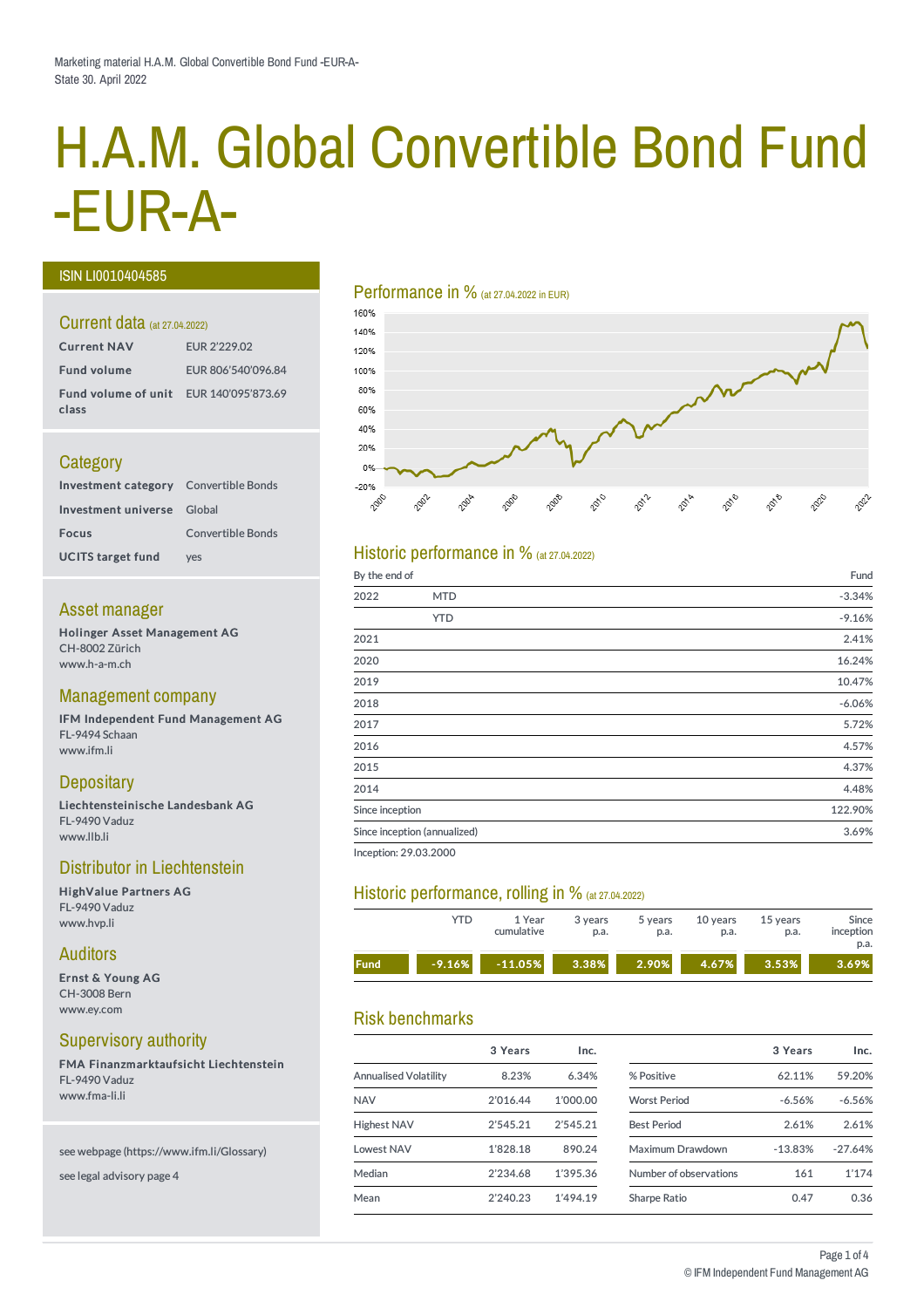Marketing material H.A.M. Global Convertible Bond Fund -EUR-A-State30. April 2022

## Fundportrait

| <b>Fund name</b>                                     | H.A.M. Global<br><b>Convertible Bond Fund</b><br>-EUR-A- |
|------------------------------------------------------|----------------------------------------------------------|
| Unit class                                           | -EUR-A-                                                  |
| <b>Accounting currency EUR</b><br>of the (sub-) fund |                                                          |
| Reference currency<br>of the unit class              | <b>EUR</b>                                               |
| Legal form                                           | unit trust                                               |
| <b>Fund type</b>                                     | <b>UCITS</b>                                             |
| Close of accounting 31.12<br>year                    |                                                          |
| Launch date                                          | 29.03.2000                                               |
| Initial issue price                                  | EUR 1'000.00                                             |
| Use of proceeds                                      | reinvested                                               |
|                                                      |                                                          |

## **Fund charges**

| <b>Issue premium</b>                                  | max. 3%             |
|-------------------------------------------------------|---------------------|
| <b>Redemption charge</b>                              | 0%                  |
| Redemption charge<br>credited to the fund's<br>assets | 0.25%               |
| <b>Management fee</b>                                 | max. 1.2%           |
| <b>Performance fee</b>                                | 10.00%              |
| <b>Performance Fee 2</b>                              | 15.00%              |
| <b>Hurdle rate</b>                                    | 7.50%               |
| <b>Hurdle Rate 2</b>                                  | 15.00%              |
| High watermark                                        | ves                 |
| <b>OGC/TER1</b>                                       | 1.35%               |
| TER <sub>2</sub>                                      | 1.35%               |
| <b>OGC/TER at</b>                                     | 31.12.2021          |
| <b>SRRI</b> according to<br>KIID<br>01.01.2022        | 1  2  3  4  5  6  7 |

## Key figures

| <b>ISIN</b>      | LI0010404585      |
|------------------|-------------------|
| Security number  | 1040458           |
| <b>Bloomberg</b> | <b>GLCNBND LE</b> |
| <b>WKN</b>       | 964917            |

## Publication / Internet

| www.ifm.li  |  |
|-------------|--|
| www.lafv.li |  |

www.fundinfo.com

## Top-10 positions (at 27.04.2022)

| Company                                                     | Sector             | Country              | Weightings |
|-------------------------------------------------------------|--------------------|----------------------|------------|
| 1.250% Weibo 15.11.2022                                     | <b>IT-services</b> | Cayman Islands       | 2.07%      |
| 0.000% STMicrelectronics<br>04.08.2027                      | Semiconductor      | Netherlands          | 1.90%      |
| 0.000% Citigroup Global / Longfor Real Estate<br>25.07.2024 |                    | Luxembourg           | 1.75%      |
| 0.000% Poseidon Finance<br>01.02.2025                       | Various industries | China                | 1.74%      |
| 0.125% Akamai Technologies<br>01.05.2025                    | Software           | <b>United States</b> | 1.69%      |
| 0.000% Nippon Steel Corp<br>05.10.2026                      | Coal               | Japan                | 1.67%      |
| 0.000% Cerah Capital<br>08.08.2024                          | Various industries | Malaysia             | 1.64%      |
| 0.000% JPMorgan Chase Bank<br>into LVMH 10.06.2024          | <b>Banks</b>       | <b>United States</b> | 1.55%      |
| 0.750% Booking Holdings<br>01.05.2025                       | Internet           | <b>United States</b> | 1.53%      |
| 0.000% Xiaomi Best Time<br>International 17.12.2027         | <b>Electronics</b> | Hongkong             | 1.52%      |
| Total                                                       |                    |                      | 17.05%     |

## Countries (at 27.04.2022)

| Country                 | Weightings |
|-------------------------|------------|
| North America           | 28.70%     |
| <b>Far East</b>         | 27.52%     |
| European Union          | 24.59%     |
| Central America         | 9.96%      |
| <b>Diverse</b>          | 6.38%      |
| Non European Union      | 1.69%      |
| Near and middle East    | 1.14%      |
| Australia / New Zealand | 0.78%      |
| Liquidity               | $-0.76%$   |
| <b>Total</b>            | 100.00%    |

## Industries (at 27.04.2022)

| 1. Communications          | 21.03%  |
|----------------------------|---------|
| 2. Technology              | 17.48%  |
| 3. Financial services      | 13.05%  |
| 4. Consumer (non-cyclical) | 12.85%  |
| 5. Industrial              | 11.26 % |
| 6. Consumer (cyclical)     | 11.05 % |
| 7. Real Estate             | 4.49%   |
| 8. Various industries      | 4.03%   |
| 9. Energy                  | 2.82%   |
| 10. other                  | 1.95%   |
|                            |         |

## Currencies (at 27.04.2022)

| Currency   | Weightings |
|------------|------------|
| <b>EUR</b> | 98.61%     |
| other      | 0.93%      |
| <b>JPY</b> | 0.46%      |
| Total      | 100.00%    |

## Investment categories (at 27.04.2022)

| Investment category | Weightings |
|---------------------|------------|
| Convertible bonds   | 100.76%    |
| Cash halances       | 4.18%      |
| other               | $-4.94%$   |
| Total               | 100.00%    |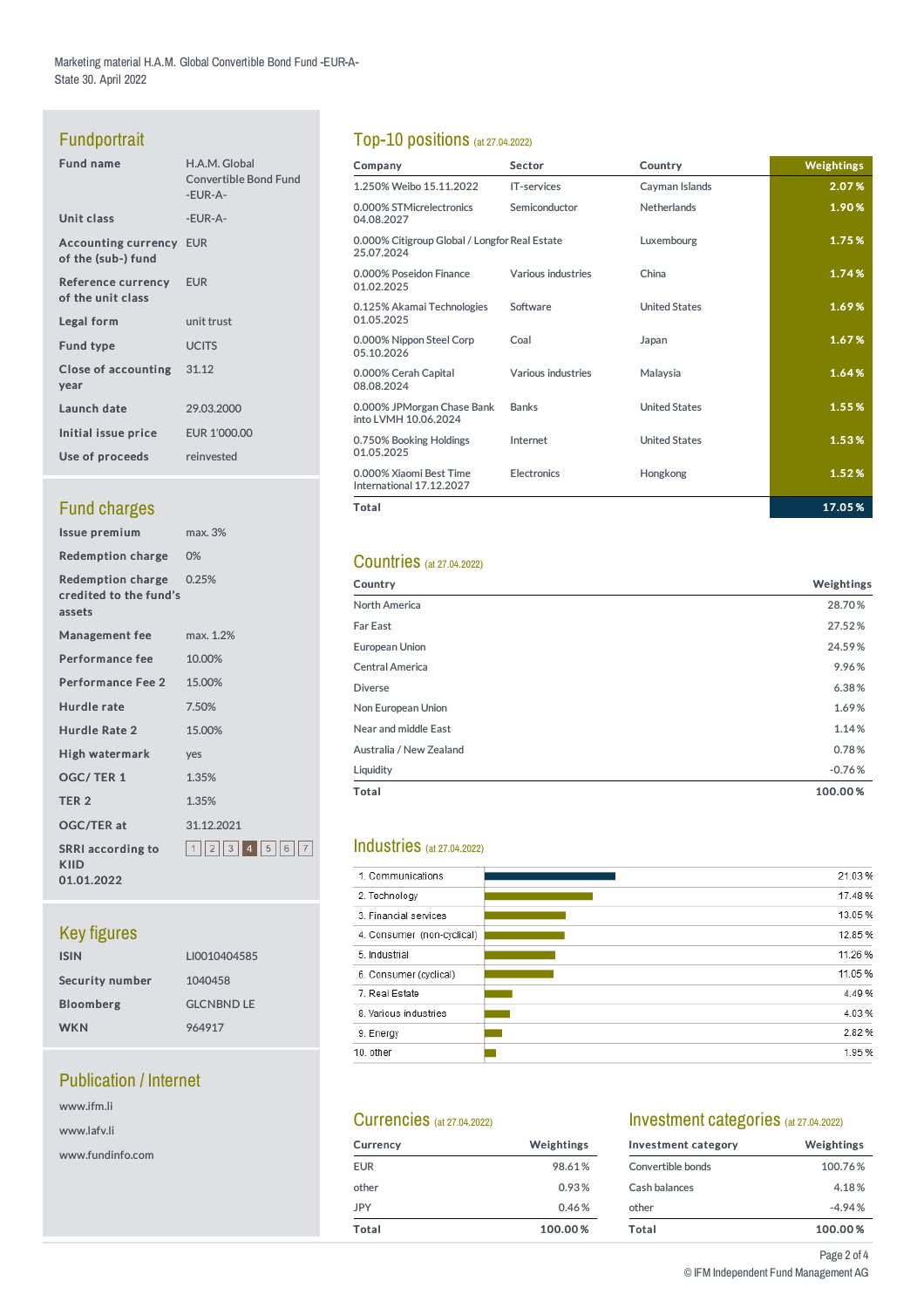## Procedural information

| Valuation<br>interval                       | weekly                                             |
|---------------------------------------------|----------------------------------------------------|
| <b>Valuation day</b>                        | Wednesday                                          |
| Acceptance<br>deadline for<br>subscriptions | Valuation day by no later<br>than 12.00 noon (CET) |
| Acceptance<br>deadline for<br>redemptions   | Valuation day by no later<br>than 12.00 noon (CET) |
| Minimum<br>investment                       | 1 unit                                             |
| Value date                                  | $T + 3$                                            |

## Representative in Switzerland

LLB Swiss Investment AG Claridenstrasse 20 CH-8002 Zürich T +41 58 523 96 70 www.llbswiss.ch

## Paying agent in Switzerland

Helvetische Bank AG Seefeldstrasse 215 CH-8008 Zürich T +41 44 204 56 00 www.helvetischebank.ch

## Facility agent Germany

IFM Independent Fund Management AG Landstrasse 30 FL-9494 Schaan T +4232350450 info@ifm.li www.ifm.li

## **Contact and information agent**

#### **Austria**

Erste Bank der österreichischen Sparkassen AG Am Belvedere 1 AT-1100 Wien T +43 5 01 00 20 11 1 www.sparkasse.at

## Risk/return diagram (Since inception)<br>6.00%



## Historic performance in % (at 27.04.2022)



2003 2004 2005 2006 2007 2008 2009 2010 2011 2012 2013 2014 2015 2016 2017 2018 2019 2020 2021 2022

Inception: 29.03.2000

## **Distribution**

| Distribution to private investors      | LI. DE. AT. CH. UK     |  |  |  |
|----------------------------------------|------------------------|--|--|--|
| Distribution to professional investors | LI. DE. AT. CH. UK. IT |  |  |  |
| Sales restrictions                     | <b>USA</b>             |  |  |  |

## Other share classes

| H.A.M. Global Convertible Bond Fund - CHF-A- | reinvested | <b>GLCNBNC</b> | LI0045967341 |
|----------------------------------------------|------------|----------------|--------------|
| H.A.M. Global Convertible Bond Fund - CHF-D- | reinvested | <b>GLCNBCD</b> | LI0336894378 |
| H.A.M. Global Convertible Bond Fund - EUR-D- | reinvested | <b>GLCNBED</b> | LI0336894352 |
| H.A.M. Global Convertible Bond Fund -GBP-A-  | reinvested | <b>GLCNBGA</b> | LI0364737259 |
| H.A.M. Global Convertible Bond Fund - USD-A- | reinvested | <b>GLCNBNU</b> | LI0028897788 |
| H.A.M. Global Convertible Bond Fund - USD-D- | reinvested | <b>GLCNBUD</b> | LI0336894360 |